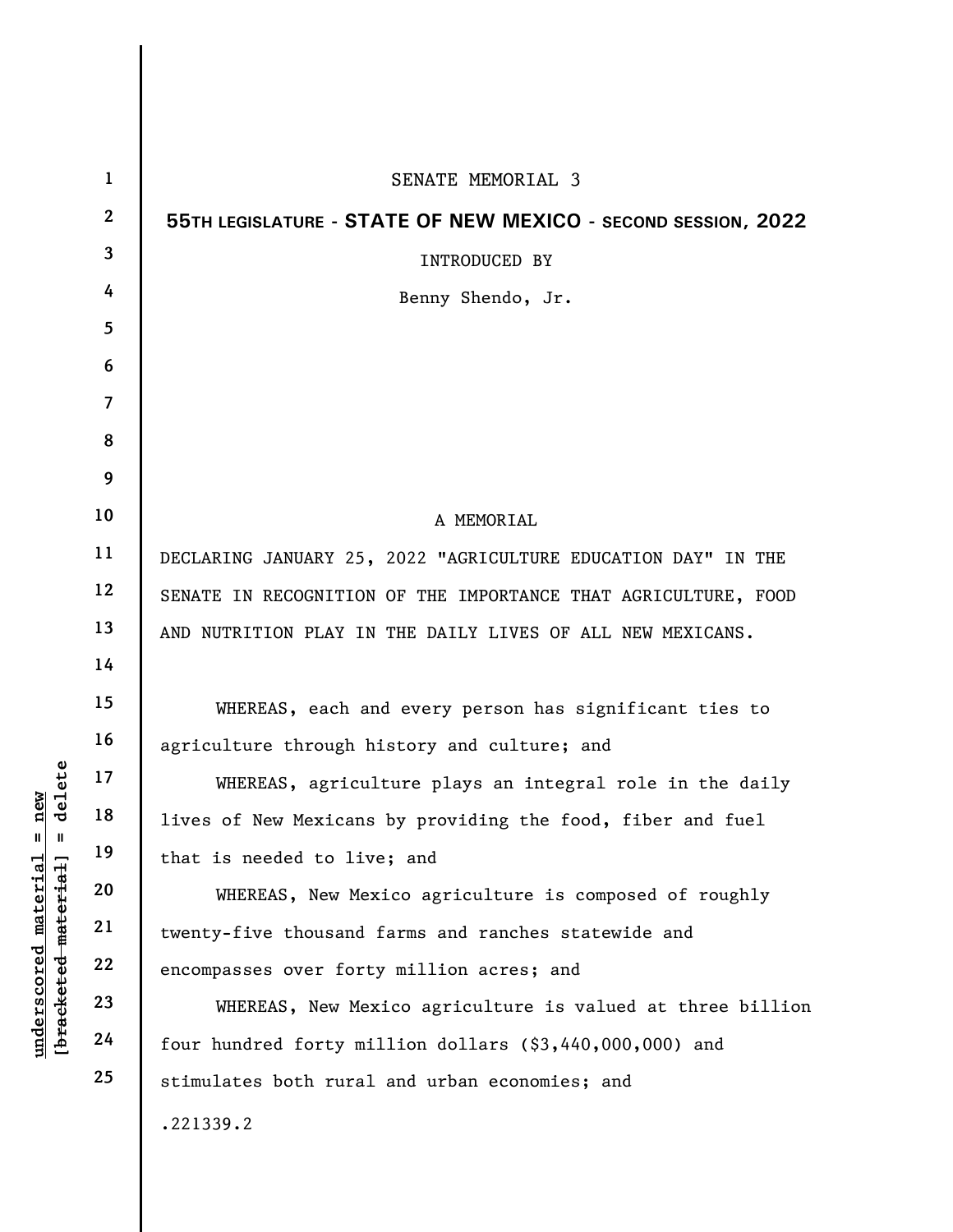1 2 WHEREAS, agriculture provides the food that nourishes all bodies; and

WHEREAS, there is a need for increased emphasis and education regarding where food comes from and why food choices are important; and

WHEREAS, incorporating increased agriculture-related curriculum in New Mexico's K-12 school systems will promote interest and intrigue in agriculture, food and nutrition; and

WHEREAS, agriculture, food and nutrition education can be used as a strong component of an outdoor classroom curriculum and directly connect students with natural resources in a stimulating environment; and

WHEREAS, the New Mexico farm and livestock bureau's "ag in the classroom" program is one of many great tools to link students with agriculture, food and nutrition; and

WHEREAS, agriculture, food and nutrition education are highly dependent on science, technology, engineering and mathematics curriculum and skills; and

understand mathematics curriculus<br>
= new temestics of a<br>
mathematics curriculus<br>
= 19<br>
= 19<br>
= 19<br>
= 19<br>
= 19<br>
= 19<br>
= 19<br>
= 19<br>
= 19<br>
= 19<br>
= 19<br>
= 19<br>
= 19<br>
= 19<br>
= 19<br>
= 19<br>
= 19<br>
= 19<br>
= 19<br>
= 19<br>
= 19<br>
= 19<br>
= 19<br>
= 1 WHEREAS, there is an extreme need to develop not only the next generation of farmers and ranchers but also biologists, food scientists and nutritionists; and

WHEREAS, it is important that K-12 education begin to prepare New Mexico's young people with the skills they need to pursue careers in these extremely vital sectors;

NOW, THEREFORE, BE IT RESOLVED BY THE SENATE OF THE STATE .221339.2  $- 2 -$ 

3

4

5

6

7

8

9

10

11

12

13

14

15

16

17

18

19

20

21

22

23

24

25